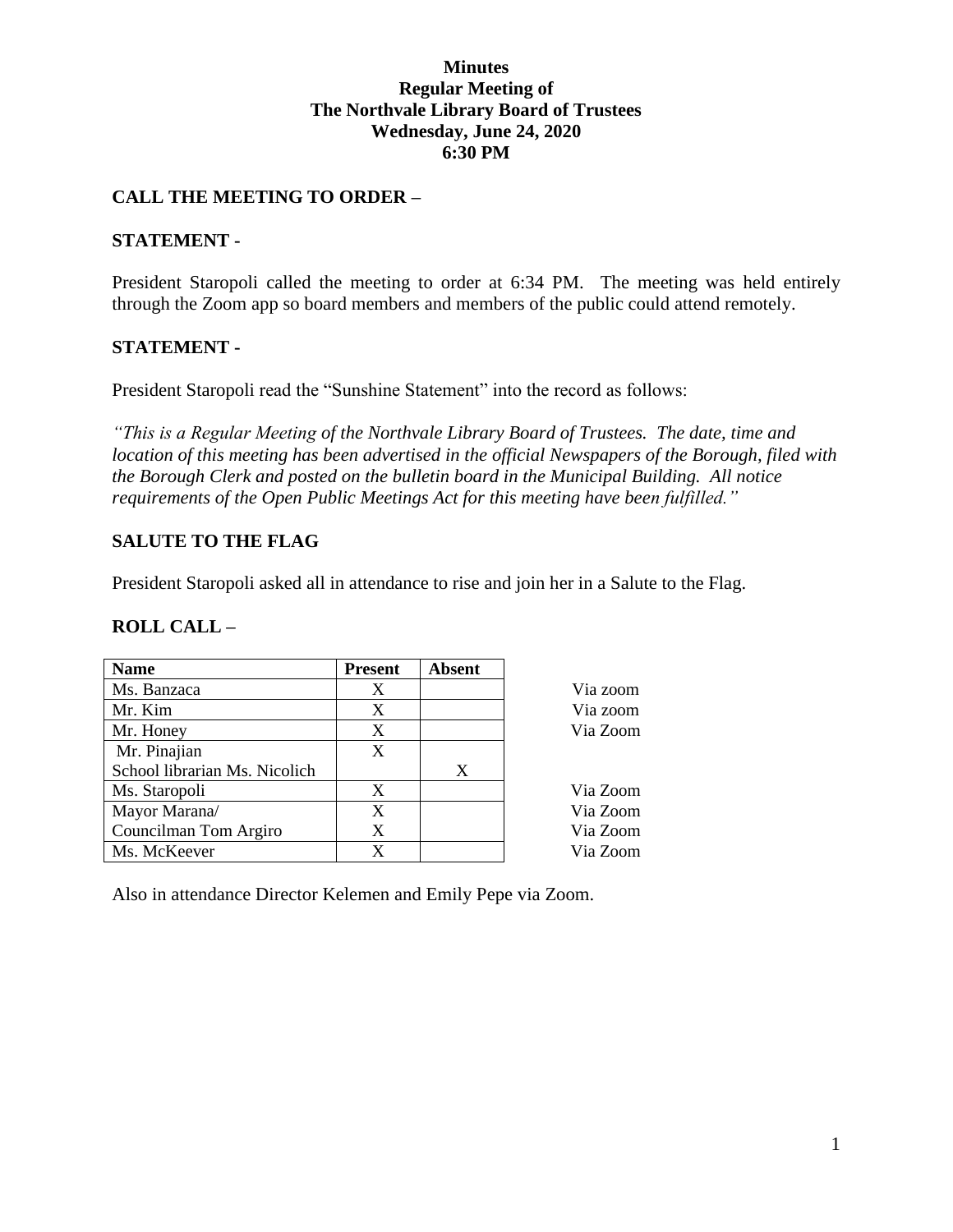# **APPROVAL OF MINUTES**

Resolved to approve the minutes from the May 27, 2020 regular board meeting.

| <b>Name</b>   | <b>ACTION</b> | <b>YES</b> | NO | <b>ABSENT</b> | <b>ABSTAIN</b> |
|---------------|---------------|------------|----|---------------|----------------|
| Ms. Banzaca   |               | X          |    |               |                |
| Mr. Kim       | second        | X          |    |               |                |
| Mr. Honey     |               | X          |    |               |                |
| Mr. Pinajian  |               | X          |    |               |                |
| Ms. Nicolich  |               |            |    | X             |                |
| Ms. Staropoli | motion        | X          |    |               |                |
| Mayor Marana  |               |            |    |               |                |
| Mr. Argiro    |               | X          |    |               |                |
| Ms. McKeever  |               |            |    |               |                |

The minutes were adopted on a roll call vote as follows:

# **GENERAL DISCUSSION –**

Director Keleman shared with the board the information she received on state guidelines for library openings. Bccls guidelines to support this will be forthcoming. As for the Northvale library there will still be no in person programming. Director Kelemen will be putting together a reopening plan that works for our library size and keeps staff and the public safe. These include limited hours, no interlibrary loans, masks required for public and provided for staff and additional cleaning. Curbside pickup is working well and we will keep this open as an alternative. We will review in more detail during the Director's Report.

# **Director's Report**

Program highlights and upcoming

- The virtual Summer Reading Club (SRC), "Imagine Your Story," is on from June 15 through August 8. This summer's community reading goal is 2,020 books! Readers have begun logging books they have read through the library's interactive reading challenge software, Beanstack for Libraries.
- A summer calendar full of fun, virtual programs is available on the library's website, northvalelibrary.org
- SRC teen volunteering is virtual –with an online application form through Youth Services. The weekly dance class offered by teen volunteer Shama is off to a great start.
- Thank you Friends of the Northvale Library for generously sponsoring the library's Summer Reading Club virtual programs and prizes for all!
- The Northvale Library & Friends of Library  $5<sup>th</sup>$  anniversary video was a hit. Thanks to all who sent video clips and pictures and a big thanks to Emily for editing and creating the video for viewing on the website.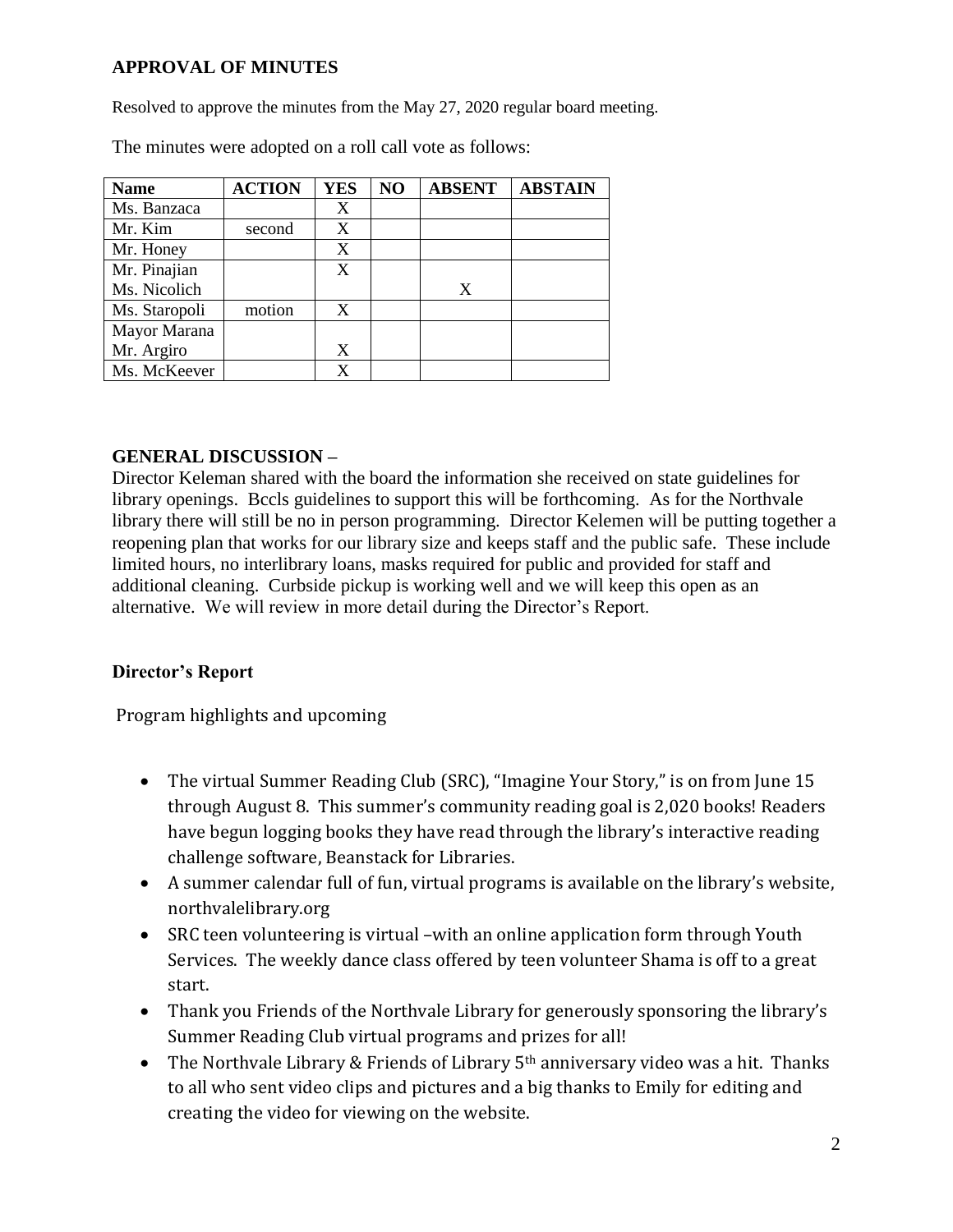- Weekly ESL conversation class for adults was offered on a volunteer basis by instructor Antonio Brugnoli from mid-March 2020-June 2020. Class will break for the summer.
- Northvale canvas paint instructor, Kari Sedano is donating her time and talent for a virtual art class "Flow Painting" for adults and teens on 6/25.
- Northvale Friend of the Library, Steve Jackson, is donating his time and talent for a virtual home beer brewing demonstration for adults on July 14.

# Administrative

- Library Cards: 1,807 patrons registered as of June 19, 2020. 5 new cards issued since the May report.
- May 2020 Northvale eBCCLS circulation: 333 borrows as compared to May 2019 eBCCLS circulation: 194 borrows; Northvale eBCCLS circulation is up 72%
- Hoopla borrowing is up 29% in May 2020 compared with May 2019
- Curbside pickup begins June 22, 2020: Monday-Thursday 10:30-5:30pm; Friday: 10:30-4:30pm; Northvale library items to Northvale library patrons only at this time. Friends of the Library generously donated Friends tote bags for holds pickup!
- Library remains closed to the public under Executive Order 107.

# **BCCLS**

- BCCLS System Council met virtually on June 18, 2020.
- MeeScan mobile self-check out app will be available to all BCCLS Libraries at no cost for one year through use of the BCCLS Innovation Fund. Individual BCCLS libraries may choose to register for free through BCCLS to use MeeScan when the BCCLS one year license begins (start date TBD). After the one year period has concluded, the service will be evaluated as a potential opt-in, additional cost service for BCCLS member libraries. MeeScan, created by Bintec Library Services, is a mobile app for Android and Apple devices free to patrons which allows them to connect to a library's ILS and borrow an item using their own device. Patrons go to the shelf and use their built-in smartphone cameras to scan item barcodes.
- Director Keleman shared with the board that BCCLS has offered their system libraries the use of the MeeScan app to help avoid contact while checking out books. BCCLS surveyed 3-4 different companies. The libraries do not have to sign up and can opt in if they want this service for their library. BCCLS is covering the cost for the first year. The board and Director Kelemen will evaluate the app's usage a few months before we renew to evaluate whether this service will be beneficial for our library going forward.
- BCCLS Return & Delivery Procedures need to be followed uniformly by all member libraries. Items need to be quarantined in a designated spot for 72 hours before they are picked up by BCCLS Delivery at sending library and for 72 hours after BCCLS delivers to receiving library.
- BCCLS continues updating and supporting library administration/staff via email and remote meetings.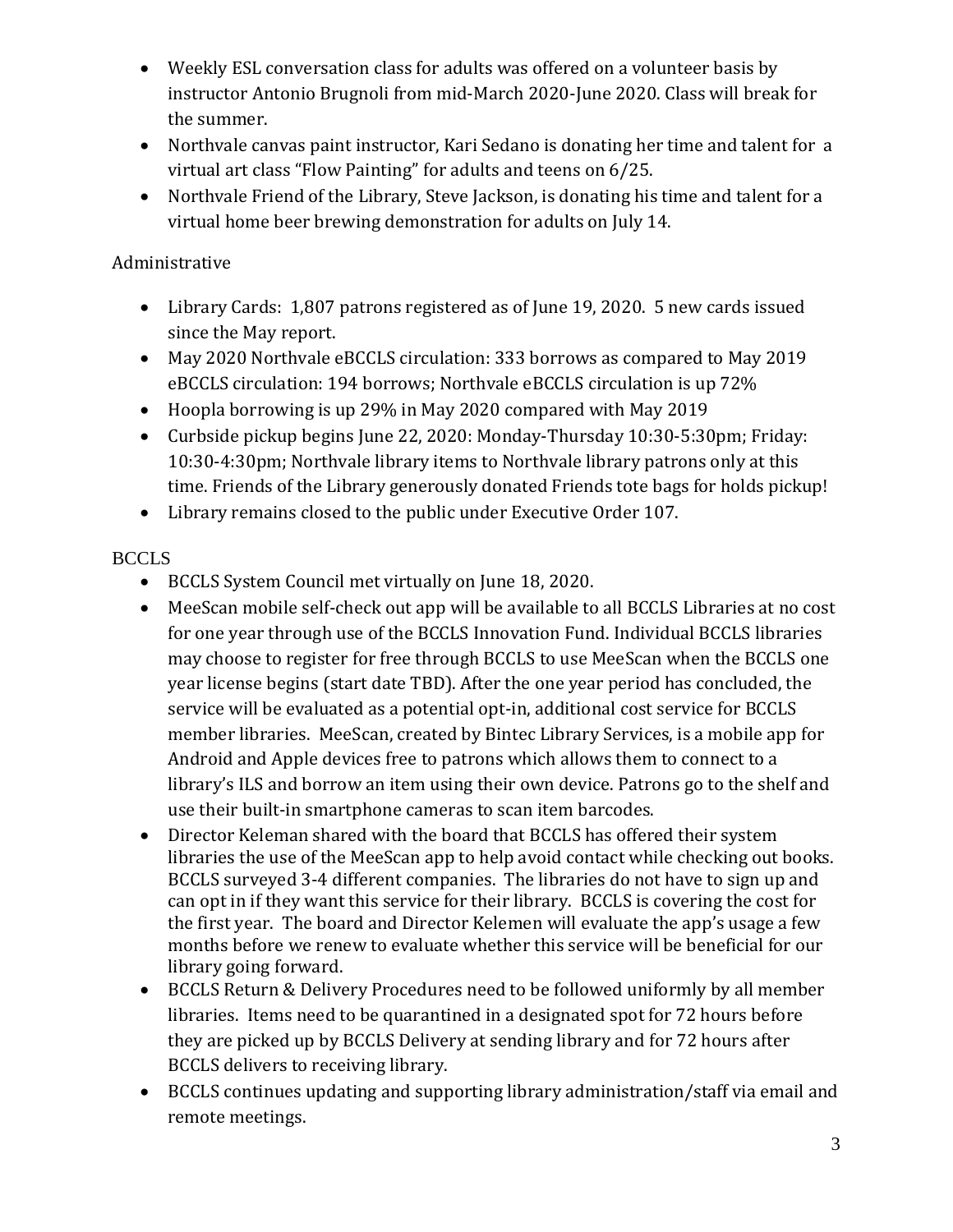### **Friends of the Library Report**

The friends miss the library and staff. They have donated a few hundred bags to be used for curbside pickup. For the summer reading program prized the friends have donated 8 \$25 gift cards for adults and 10 \$10 gift cards for kids. Some of the friends are volunteering with online programming and classes.

#### **Treasurer's Report**

Current Budget is at 41% spent at the 6 month mark (9% under). Regular account balance is \$91,907.70. Capital account balance is \$94,687.05. We still have a balance of \$15k that is owed to the library from last year which should be approved to be sent after the July Borough Meeting.

## **ROLL CALL VOTES-**

Resolved to approve the claims list for April in the amount of \$3,295.78: The resolution was adopted on a roll call vote as follows:

| <b>Name</b>   | <b>ACTION</b> | <b>YES</b> | N <sub>O</sub> | <b>ABSENT</b> | <b>ABSTAIN</b> |
|---------------|---------------|------------|----------------|---------------|----------------|
| Ms. Banzaca   |               | X          |                |               |                |
| Mr. Kim       |               | X          |                |               |                |
| Mr. Honey     |               | X          |                |               |                |
| Mr. Pinajian  |               | X          |                |               |                |
| Ms. Nicolich  |               |            |                | X             |                |
| Ms. Staropoli | second        | X          |                |               |                |
| Mayor Marana  | motion        | X          |                |               |                |
| Mr. Argiro    |               |            |                |               |                |
| Ms. McKeever  |               |            |                |               |                |

Resolved to approve signing up for MeeScan for BCCLS cardholders visiting the Northvale Library at no cost to the library for one year.

The resolution was adopted on a roll call vote as follows:

| <b>Name</b>   | <b>ACTION</b> | <b>YES</b> | NO | <b>ABSENT</b> | <b>ABSTAIN</b> |
|---------------|---------------|------------|----|---------------|----------------|
| Ms. Banzaca   | motion        | X          |    |               |                |
| Mr. Kim       |               | X          |    |               |                |
| Mr. Honey     |               | X          |    |               |                |
| Mr. Pinajian  |               | X          |    |               |                |
| Ms. Nicolich  |               |            |    | X             |                |
| Ms. Staropoli |               | X          |    |               |                |
| Mayor Marana  | second        | X          |    |               |                |
| Mr. Argiro    |               |            |    |               |                |
| Ms. McKeever  |               |            |    |               |                |

Resolved to approve the Northvale Library to follow phase 3 & 4 state guidelines for opening and operating of the library.

The resolution was adopted on a roll call vote as follows: